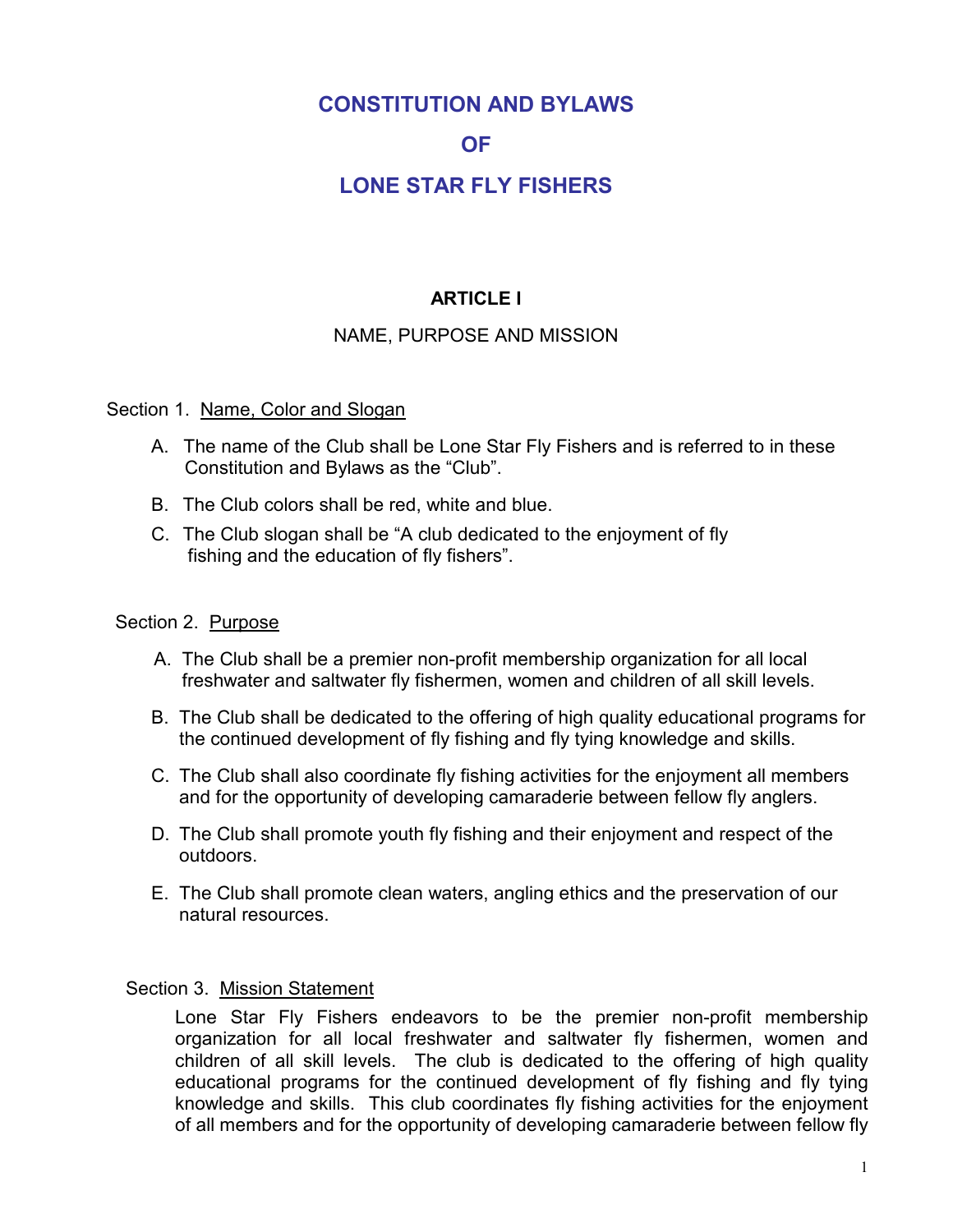anglers. The promotion of clean waters, angling ethics and the preservation of our natural resources is also a focus of Lone Star Fly Fishers.

# **ARTICLE II**

#### **MFMBFRSHIP**

Section 1. Requirements for Membership

- A. Voluntarily express a genuine interest in membership.
- B. Pay annual dues.
- C. Be in full agreement with the Club rules and regulations.

#### Section 2. Membership Dues

- A. Full membership shall extend from January 1 through December 31 of each year.
- B. Annual membership dues shall be \$25.00 for adults and \$15.00 for children under 16 per year due January 1 of each year.
- C. Initial membership fee for new members shall be \$25.00
- D. Initial membership fee for new members may be prorated depending upon what time of year the join.
- E. If an individual joins from January through June membership fee shall be \$25.00 for adults and \$15.00 for children under 16. If an individual joins from July through December membership fee shall be \$15.00 for adults and \$10.00 for children under 16 and shall be considered as fall membership status.

#### Section 3. Full Membership Benefits

Full membership shall include all members who have paid membership fee for a complete year, either \$25 for adults or \$15.00 for children under 16. Additional membership benefits may be included at any time upon approval of the Board. Full member benefits shall consist of but not limited to the following:

- A. The LSFF informative and educational newsletter 12 times a year.
- B. High quality educational programs at LSFF's monthly meetings.
- C. Free access to the extensive LSFF library of books and videos.
- D. Opportunities to fellowship and share knowledge with other fly fishers.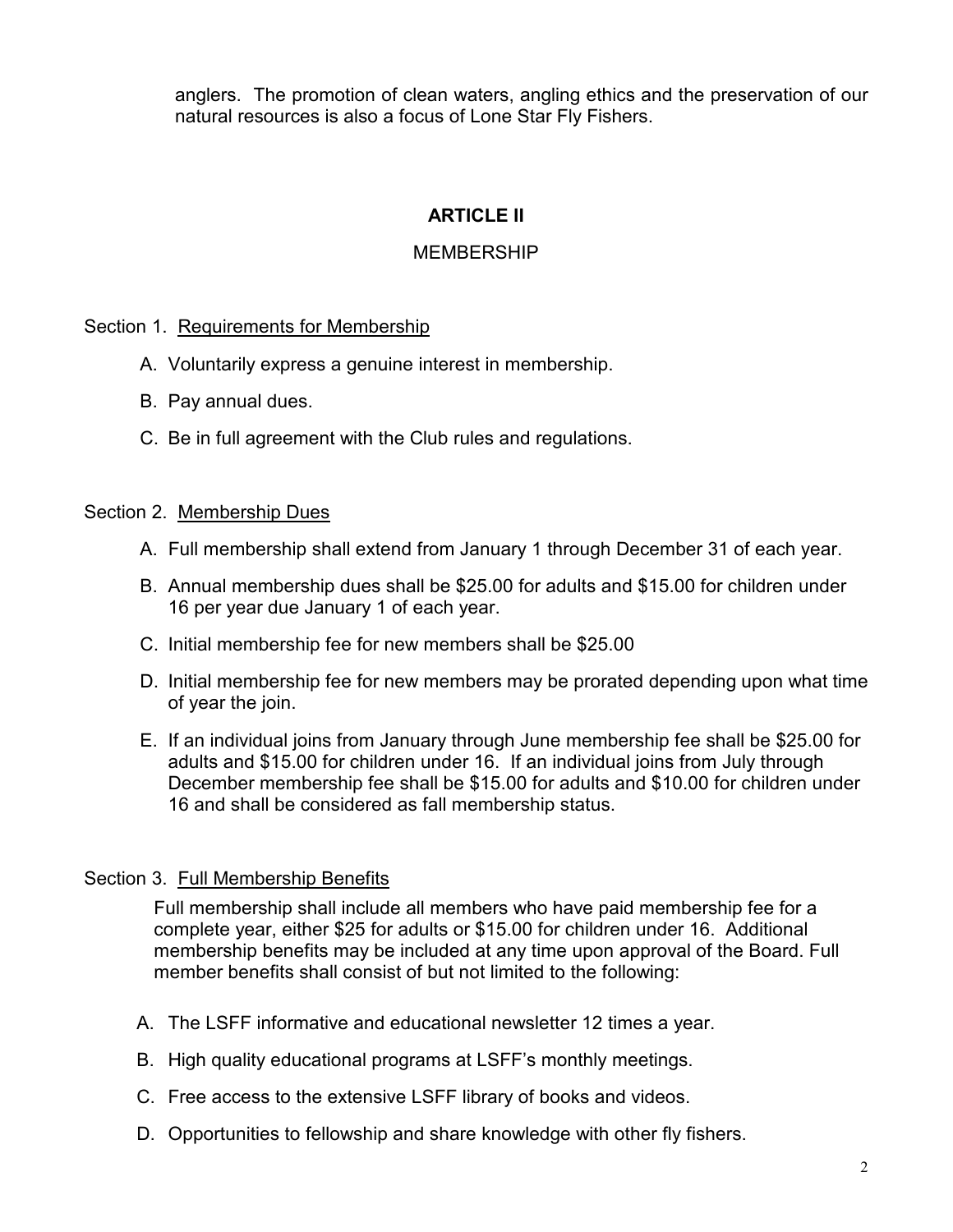- E. Opportunities to participate in the round table tying sessions to fellowship and share techniques with other tyers.
- F. Opportunities to participate in coordinated fly fishing outings to various locations.
- G. Opportunities to contribute to conservation programs for all fish in all waters.
- H. Opportunities to participate in clinics to teach kids about fly fishing.
- I. Opportunities to participate in raffles and free drawings for a chance to win high quality fly fishing gear, flies and supplies.
- J. Fly fishing, fly tying and rod building gear available to check out for your personal use.
- K. Full voting rights of general membership to include the election of officers and Board members as well as any special elections presented by the Board to the general membership.

#### Section 4. Fall Membership Benefits

Fall membership shall include all members who have not paid membership fee for a complete year, neither \$25 for adults nor \$15 for children under 16. These members have only paid \$15 for adults or \$10 for children under 16. Additional membership benefits may be included at any time upon approval of the Board. Fall member benefits shall consist of but not limited to the following:

- A. The LSFF informative and educational newsletter 12 times a year. Not including the first year for which members shall only receive newsletters for the months remaining in the year.
- B. High quality educational programs at LSFF's monthly meetings.
- C. Free access to the extensive LSFF library of books and videos.
- D. Opportunities to fellowship and share knowledge with other fly fishers.
- E. Opportunities to participate in the round table tying sessions to fellowship and share techniques with other tyers.
- F. Opportunities to participate in coordinated fly fishing outings to various locations.
- G. Opportunities to contribute to conservation programs for all fish in all waters.
- H. Opportunities to participate in clinics to teach kids about fly fishing.
- I. Opportunities to participate in raffles and free drawings for a chance to win high quality fly fishing gear, flies and supplies.
- J. Fly fishing, fly tying and rod building gear available to check out for your personal use.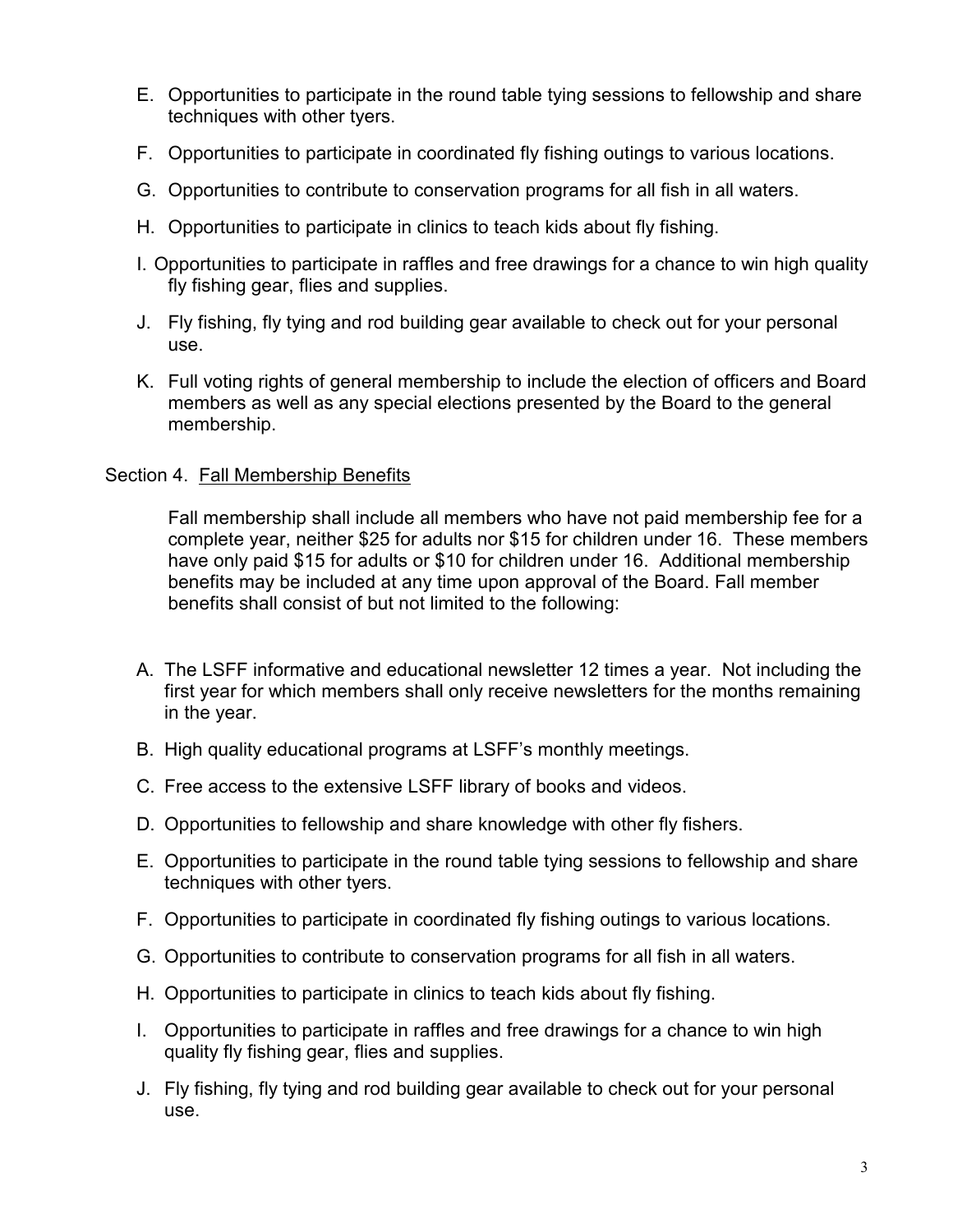K. Full voting rights of general membership to include the election of officers and Board members as well as any special elections presented by the Board to the general membership.

#### Section 5. Revocation of Membership

Membership may be revoked due to one or more of the following:

- А. Any repeated action or display of attitude that reflects dishonor to the Club.
- **B.** Any repeated action that creates an unsafe environment for other members.
- $C_{1}$ Any repeated action or display of attitude that diminishes the enjoyment of club members at any club meeting or activity.
- D. Falling more than two months behind in dues.
- E., It shall be the responsibility of the Board to determine if an individual is conducting themselves improperly and discus unsatisfactory actions with the individual charged. An official warning will be given at that time. Upon further unsatisfactory actions that individual may be removed from the Club by a two-thirds (2/3) vote of the Board.
- F. Members shall be notified in writing if removed.

## **ARTICLE III**

## OFFICERS AND THEIR DUTIES

#### Section 1. Officers

A. President

Presides over all meetings of the Board of Directors; of all general meetings; of all special meetings of the Club; direct all official business; supervise all Club activities; appoint and be ex-officio member of all standing and special committees; chair Board meetings; appoint newsletter editor; appoint librarian; appoint Tie Master; plan, organize and implement monthly programs for each general meeting; delegate such duties as may be appropriate to best serve the Club; check and respond to email daily.

**B.** Vice-President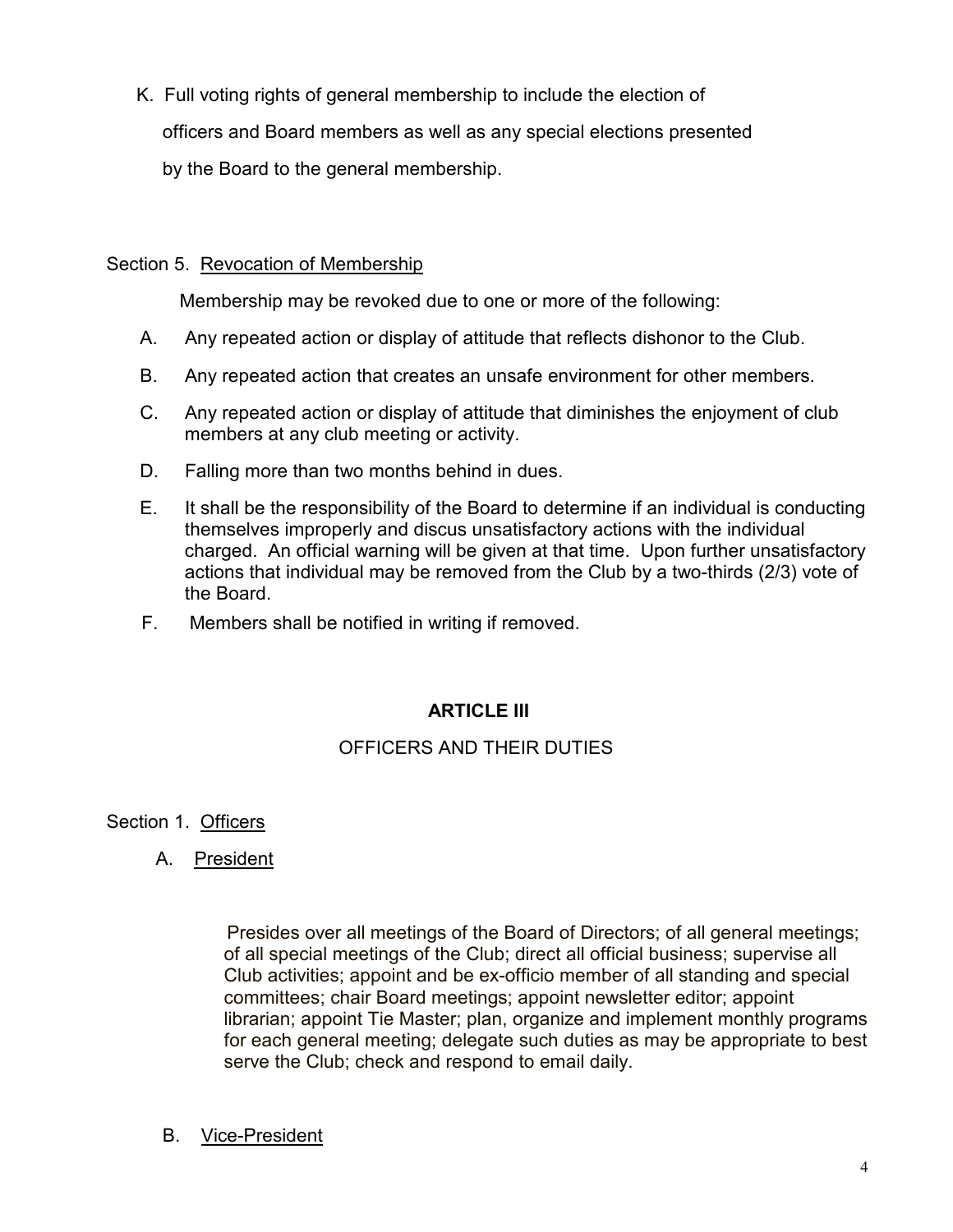Assist the President upon request; preside in the absence of the President; assume the office of the President shall it be vacated.

#### $\mathcal{C}$ Secretary & Treasurer

Record accurate minutes of all regular meetings; call meetings of the Board; receive and distribute all monies upon approval of the Board; maintain accurate financial records; prepare annual budget; present a current balance at each regular meeting; submit an annual report to the Board at its January meeting where an audit may be conducted; maintain the Club membership records; check mail at post office weekly.

#### D. Membership Officer

Serves as chair of membership committee; maintain current membership records; greet all members at general meetings; identify visitors; maintain the Club roster.

#### Section 2. Elections

- A. Officers shall serve for two calendar years beginning January 1 of each odd numbered year.
- B. The President shall appoint the chair for the temporary Nominating Committee at the September meeting. A request for volunteers to fill this committee shall also me made at that time.
- C. Officer nominations shall be accepted at the regular November meeting in even numbered years.
- D. Officer elections will be held at the regular December meeting in even numbered years.
- E. The elections shall be by secret ballot and simple majority of general membership present at the meeting.
- F. Vacancies shall be filled for the remainder of a term if needed.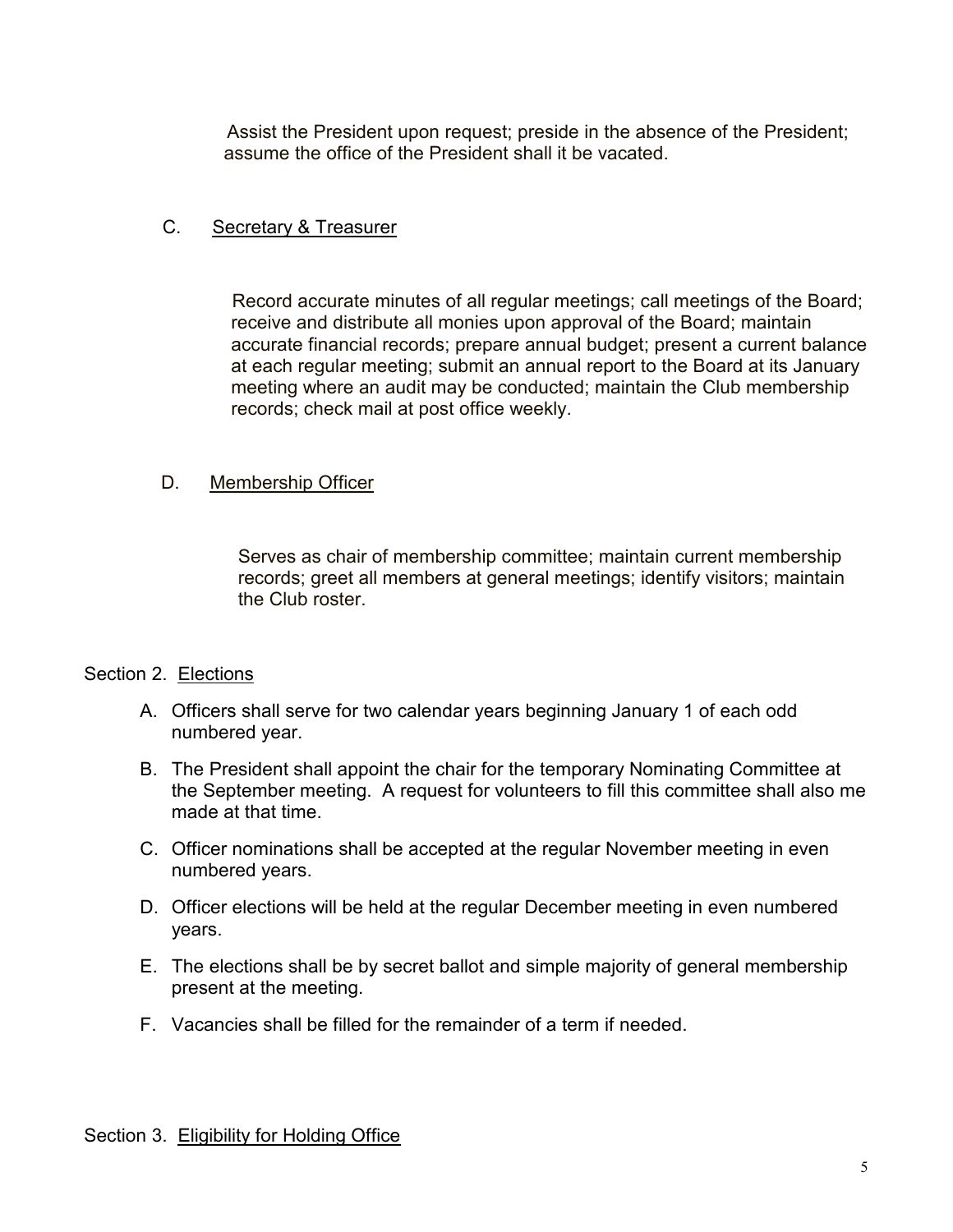To be eligible to hold office a member shall be in good standings with the Club membership.

#### Section 4. Removal of Officers

Any Officer may be removed from office by a two-thirds (2/3) vote of the Board upon thirty days prior written notice.

## Section 5. Terms

An officer may not serve more than two consecutive terms in the same position. Officers shall serve for two calendar years beginning January 1 of each odd numbered year.

## **ARTICLE IV**

## BOARD OF DIRECTORS

The Board of Directors, referred to in these Constitution and Bylaws as the "Board", shall control the business and affairs of the Club and may exercise all such authority and powers of the Club and do all such lawful acts directed or required to be exercised or done by the members directly.

## Section 1. Composition of the Board

The Board of Directors shall be composed of eight members to include the President, Vice-President, Secretary and Treasurer, Membership Officer, Immediate Past-President, and three representative Board members.

## Section 2. Qualifications

Qualifications to serve on the Board of Directors must include that a person be a member in good standing of the Club.

## Section 3. Board Meetings

The Board of Directors shall meet on the second Thursday of each month at a designated time and location decided by the Board. General Board meetings are open to all members. The President may call an emergency or private Board meeting at any time and may be conducted in person, via conference call or via email group discussion. The Club President shall chair all Board meetings.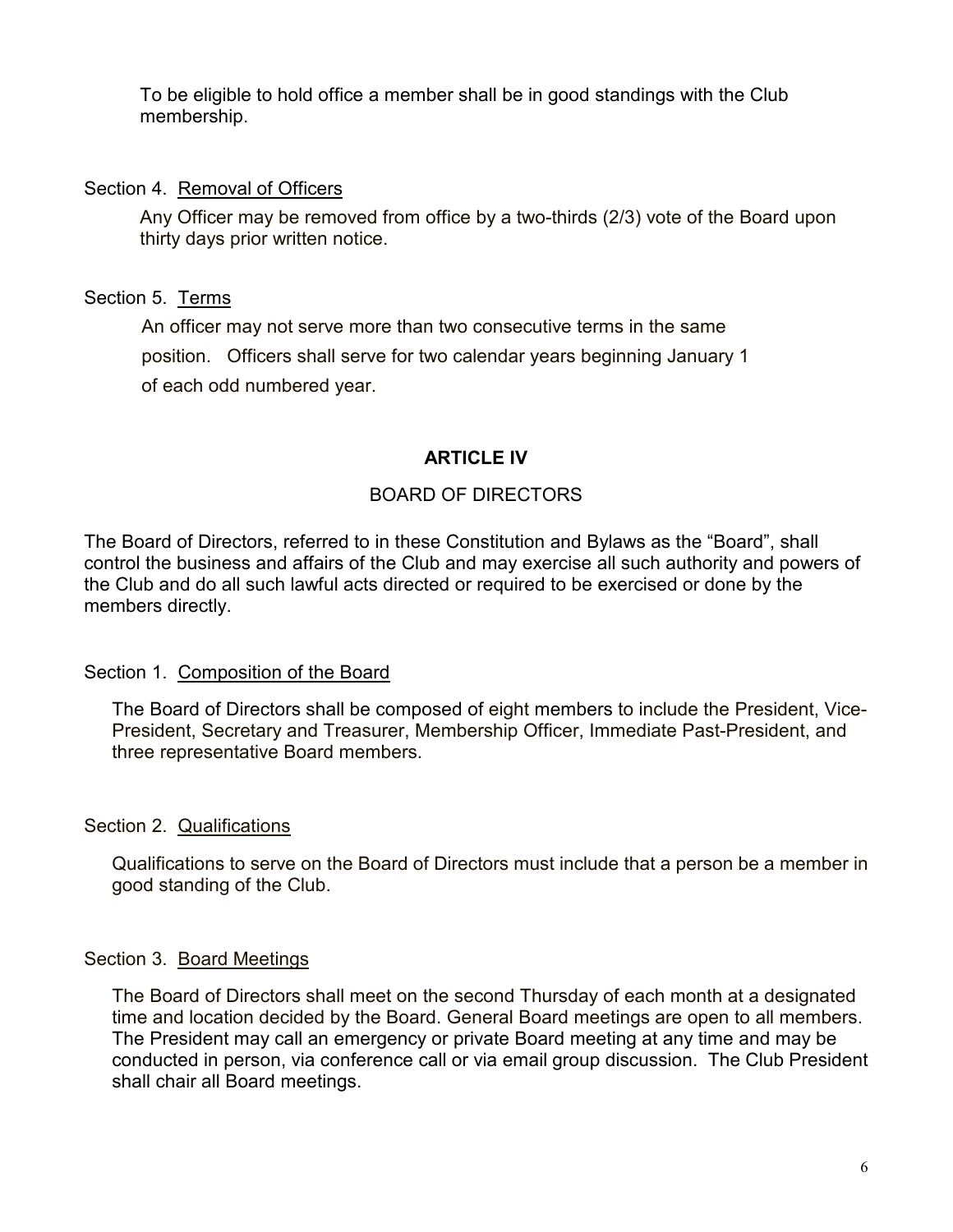#### Section 4. Officer Voting Rights

All Officers shall have the same voting rights as representatives; except the President, who shall vote only in the case of a tie and the immediate Past-President who will be retained as an advisor

#### Section 5. Terms

Board members shall serve for two calendar years beginning January 1 of each even numbered year. Board members shall serve no more than two consecutive terms.

#### Section 6. Board Nominating Committee

The President shall appoint the chair for the temporary Nominating Committee at the September meeting. A request for volunteers to fill this committee shall also me made at that time.

#### Section 7. Nominations

Nominations to fill representative Board positions shall be accepted at the regular November meeting each odd numbered year.

#### Section 8. Elections

Representative Board member elections will be held at the regular December meeting each odd numbered year. The elections shall be by secret ballot and simple majority of general membership present at the meeting.

#### Section 9. Removal of Office

Any Board member may be removed from office by a two-thirds (2/3) vote of the Board upon thirty days prior written notice. Vacancies shall be filled for the remainder of a term if needed. The remaining Board members will elect the fill in Board member.

#### Section 10. Absenteeism

Board members shall miss no more than three consecutive Board meetings and no more than four total Board meetings in any given year.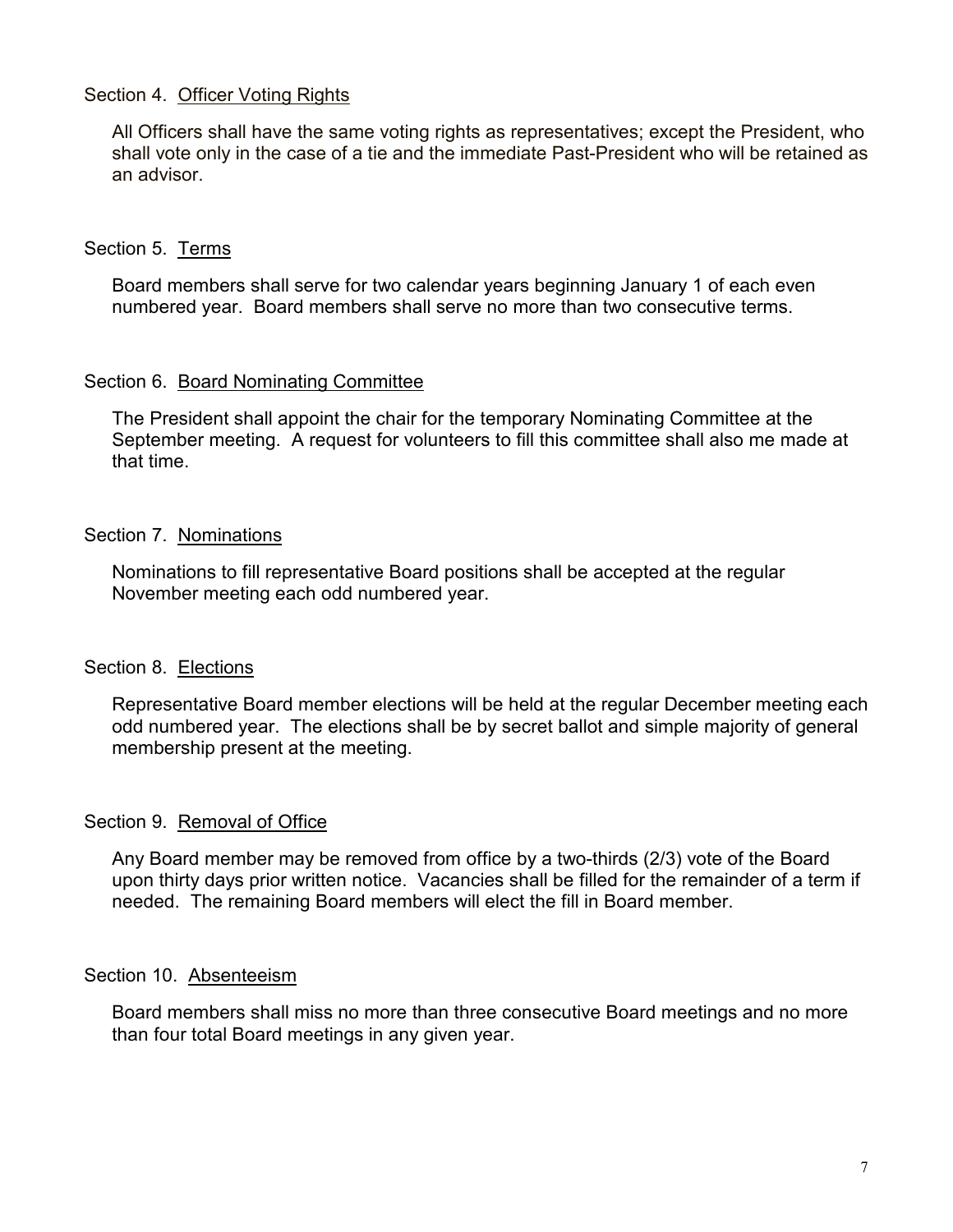Section 11. Quorum

At any Board meeting there must be a minimum of three voting Board members present, not including the President, in order for a quorum.

#### **ARTICLE V**

#### MFTHOD OF AMENDING CONSTITUTION

This constitution may be amended by a two thirds (2/3) vote of the general membership present at the June or December meetings, provided the Club officials have been presented with a written proposal at the May or November meetings. The Club officials are to make a recommendation on all proposals.

## **ARTICLE VI**

#### **STANDING COMMITTEES**

#### Section 1. Appointment

The President shall appoint, with plurality confirmation by the Board, the following committees as may become necessary. Terms of appointment to standing committees shall be two years or less, expiring on December 31st after appointment. No member of a standing committee shall serve more than two consecutive terms on the same committee. To qualify for an appointment to a standing committee, a candidate must be a member in good standing of the Club. The President shall remove and/or replace committee chair with confirmation by the Board.

#### Section 2. Fund Raising Committee

The number of members to serve on this committee shall be determined by the Board. The purpose of this committee shall be; to make recommendations to the Board regarding fund raising opportunities and activities; to plan, organize and implement fund raising activities for the Club as directed by the Board.

#### Section 3. Outings Committee

The number of members to serve on this committee shall be determined by the Board. The purpose of this committee shall be; to make recommendations to the Board regarding fly fishing outings; to plan, organize and implement two to six fly fishing outings per year; may also plan one to three special fly fishing outings per year.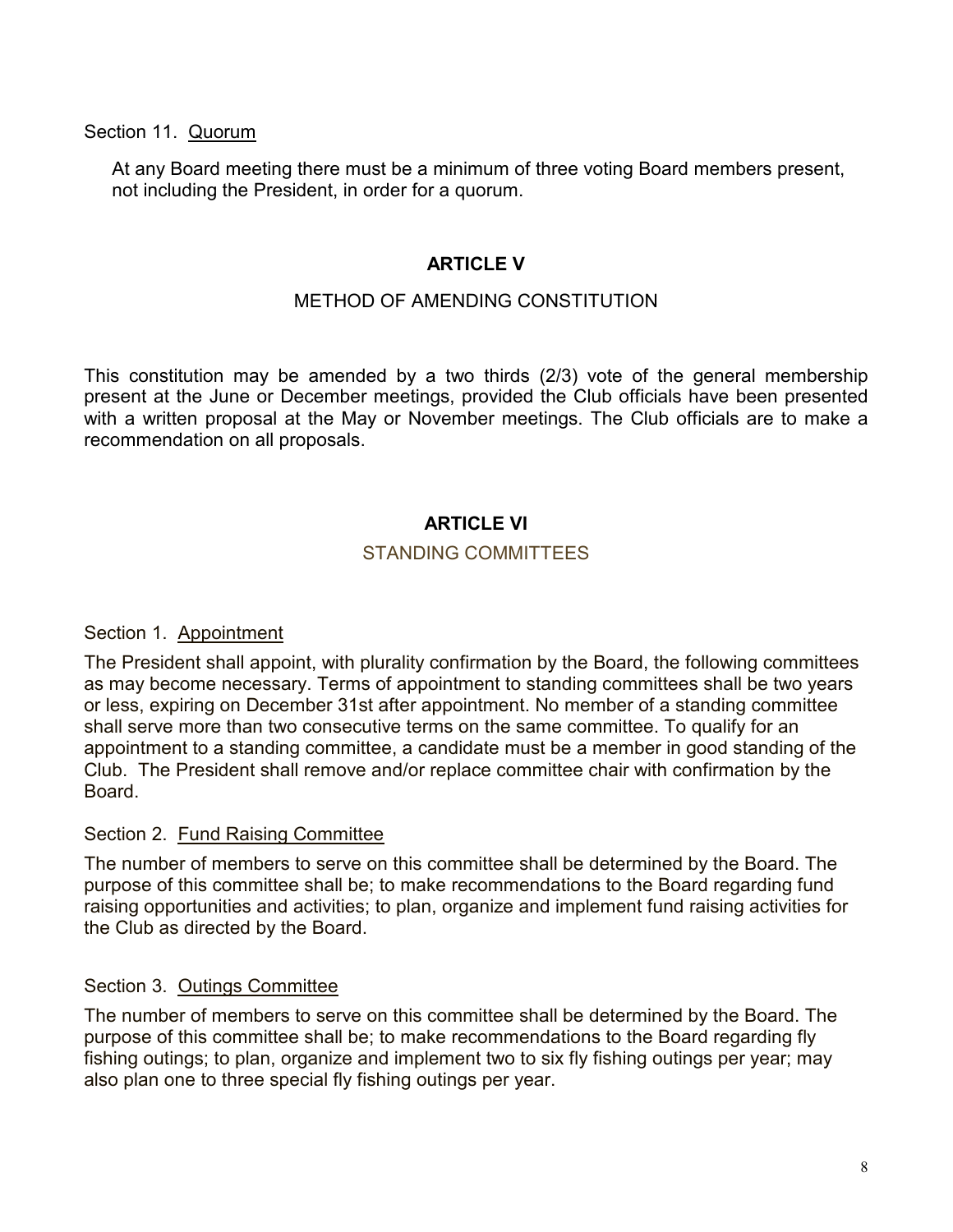## Section 4. Conservation Committee

The number of members to serve on this committee shall be determined by the Board. The purpose of this committee shall be; to protect our natural environment from harmful change; to document and report to the proper authorities violations of Local, State, and Federal antipollution laws, Statutes, Regulations, Ordinances and other regulatory devices; to take political action where appropriate; to undertake informational and educational programs to bring to the public a great awareness of threats to our environment; and, above all, to take leadership roles in repairing the harm that has already been done to the life-giving waters of America.

## Section 5. Education Committee

The number of members to serve on this committee shall be determined by the Board. The purpose of this committee shall be; to make recommendations to the President and the Board regarding the selection of educational programs for the monthly meetings; to plan, organize and implement periodic fly fishing, rod building, fly tying and special interest clinics for the general membership; to plan, organize and implement periodic fly fishing and fly tying clinics for children; to plan, organize and implement the Boy Scouts of America fly fishing merit badge clinics; to plan, organize and implement periodic special topics clinics as called for by membership demand.

## Section 6. Membership Committee

The number of members to serve on this committee shall be determined by the Board. The purpose of this committee shall be; to make recommendations to the Board regarding membership issues; to plan, organize and implement membership drives.

## Section 7. Special Committees

Special committees may be formed by the Board, but only for closely defined purposes, and in no case may the tenure of a special committee exceed two years from the date of appointment. Special committees may not supersede or otherwise infringe upon the duties and responsibilities of the "Standing Committees".

#### Section 8. Committee Chairs

It shall be the responsibility of each committee chair to schedule, coordinate and conduct committee meetings.

#### Section 9. Committee Meetings

Committees must meet as regularly as needed to adequately fulfill its purpose.

## **ARTICLE VII**

#### **MEETINGS**

## Section 1. Time and Location of General Meetings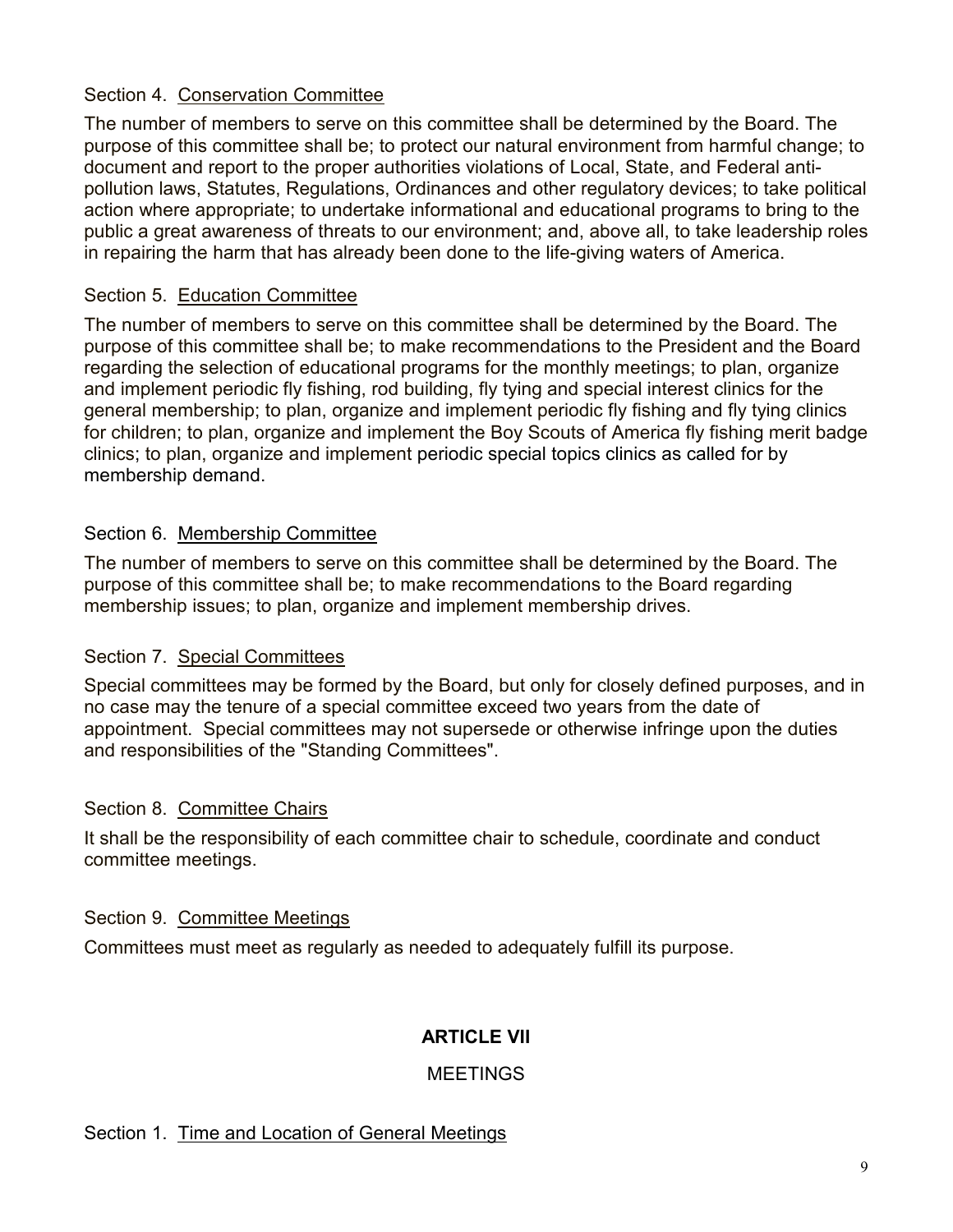General meetings shall be held each month at a consistent time and location. The Board shall determine meeting times and locations upon conferring with the general membership.

## Section 2. General Meetings Quorum

At any general membership meeting, the quorum shall consist of those voting members present. The act of the majority of the voting members present at meetings at which there is a quorum will be the act of the Club, unless a greater number is required by law or by these bylaws.

## Section 3. Board of Directors Meetings

Board of Directors shall meet each month prior to general meetings. The Board of Directors shall meet on the second Thursday of each month at a designated time and location decided by the Board.

## Section 4. Fly Tier's Round Table Meetings

The Fly Tier's Round Table shall meet regularly and consistently at a time not conflicting with the general meeting nor the Board meeting. Meeting frequency, time and location shall be determined by the Board upon conference with the Education Committee and the Tie Master.

#### **ARTICLE VIII OUTINGS**

## Section 1. Frequency of General Outings

The Club shall coordinate two to six general fly fishing outings each year.

## Section 2. Frequency of Special Outings

The Club may also coordinate one to three special fly fishing outings per year that require a maximum number of participants.

## Section 3. Participation Eligibility

All members in good standing are eligible to participate in each general and special outing. Participation in each special outing shall require an advanced cash deposit and be on a first come first served basis. A parent or legal guardian must accompany all minors under the age of 18. General outings are not restricted to members only. Special outings are restricted to members only unless otherwise noted.

## Section 4. Special Outings Fees

Each participant of each special outing shall be charged the same outing fee. No officer, Club member, nor committee chair shall take any special considerations, discounts or complimentary services for organizing special outings. Club members who are guides or fly shop owners/managers who host a special outing shall be exempt from this rule.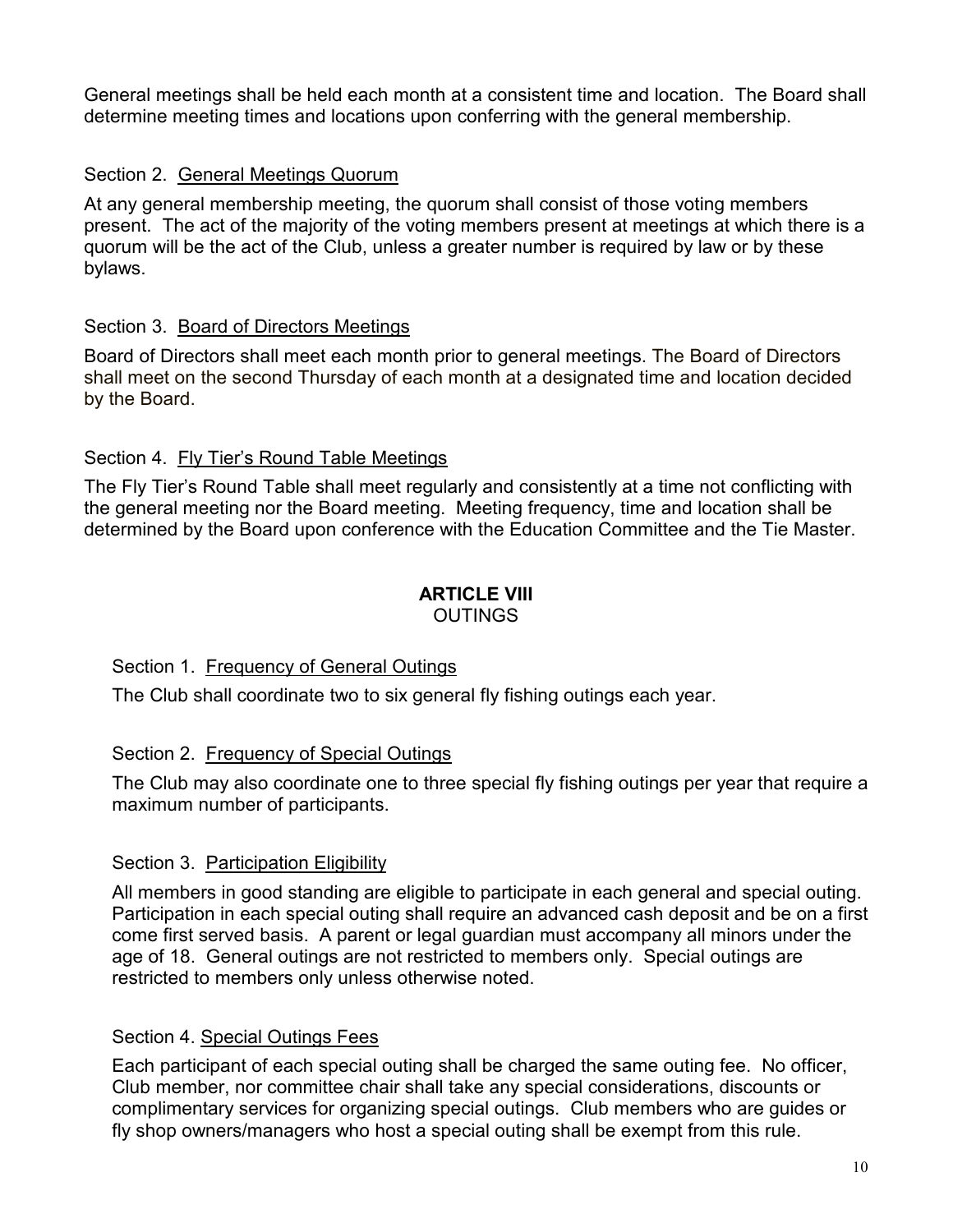#### Section 5. Safety

Individuals shall not conduct themselves in a manner that may be considered unsafe to themselves or to any participants. Individuals shall not participate in the outings under the influence of any illegal drug or substance. Participants shall not participate in any activities or actions that may be considered as horseplay or foolery.

#### Section 6. Planning

It shall be the responsibility of the Outings Committee to plan, organize and implement each outing.

#### Section 7. Liability

The club shall not be liable for loss of property, injury or death of individuals during the participation in any outing. Each individual participant assumes any and all risks associated with each outing.

## **ARTICLE IX**

## **EDUCATION**

#### Section 1. Overview

The Club shall offer a quality educational program at each monthly meeting unless so directed by the Board for fund raising or other special activities.

#### Section 2. Clinics

The Club shall offer annual casting and tying clinics. The Club shall offer periodic rod building clinics as called for by membership demand. The Club shall offer periodic special topics clinics as called for by membership demand.

#### Section 3. Youth Clinics

The Club shall offer annual youth fly fishing clinics. The Club shall be available to offer fly fishing merit badge clinics to the Boy Scouts of America local chapters.

#### Section 4. Library

The Club shall maintain a quality library of books and videos. The President shall appoint a librarian to maintain proper control of library.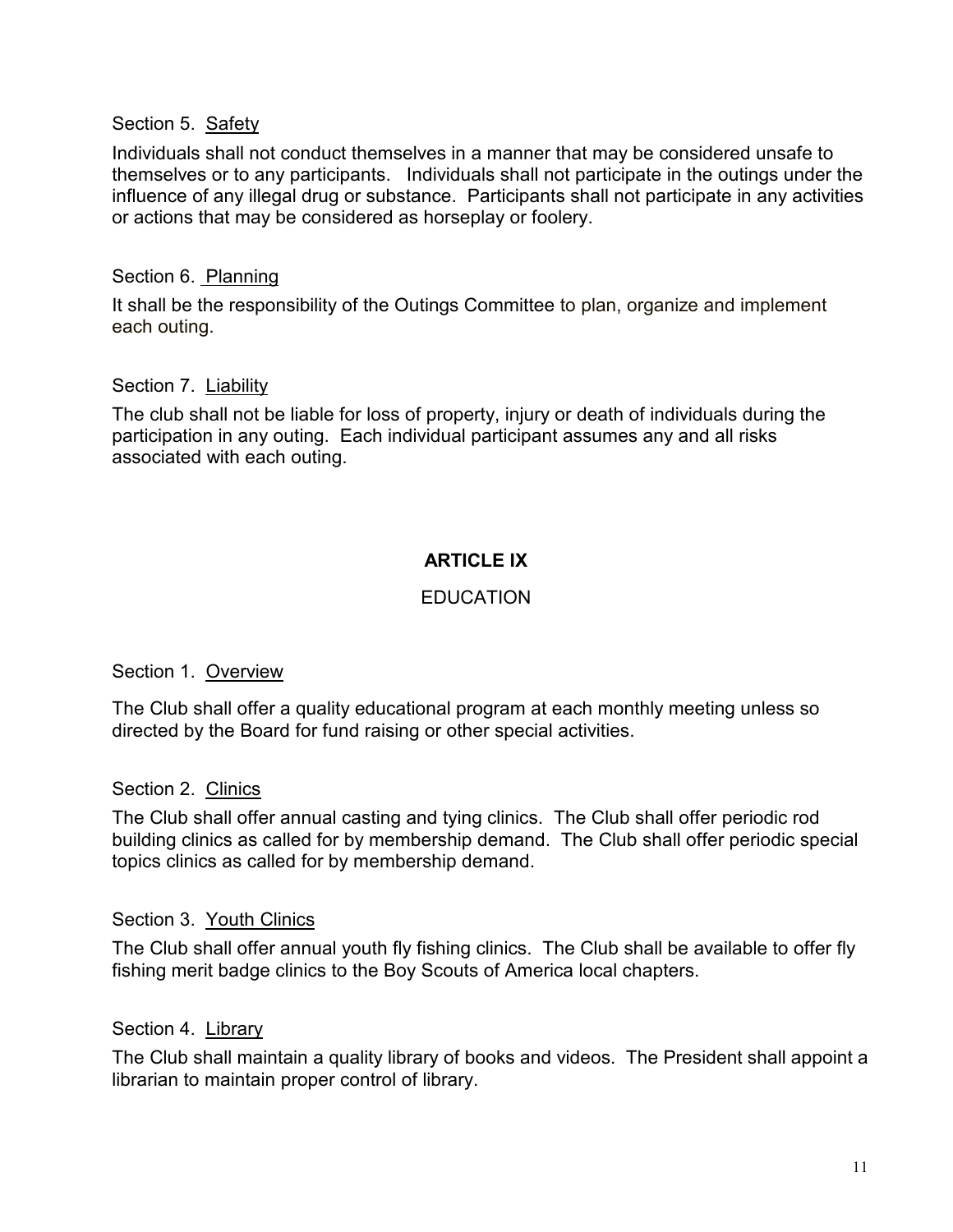#### Section 5. Monthly Program Scheduling

It shall be the responsibility of the President to schedule monthly programs at the general meetings.

#### Section 6: Education Committee Responsibilities

It shall be the responsibility of the Education Committee to make recommendations to the President regarding monthly program issues. It shall be the responsibility of the Education Committee to plan, organize and implement all other educational offerings.

## **ARTICLE X**

## **CONSERVATION**

#### Section 1. Monitoring

The Club shall monitor aguatic recourse for quality of water as needed.

#### Section 2. Reporting of Violations

The Club shall report to the proper authorities violations of Local, State, and Federal antipollution laws, Statutes, Regulations, Ordinances and other regulatory devices.

#### Section 3. Political Action Regarding Environmental Issues

The Club shall take political action regarding environmental issues only when appropriate. No substantial part of the activities of the Club shall be carrying on propaganda, or otherwise attempting to influence legislation, and the Club shall not participate in any political campaign on behalf of any candidate for any public office unless it can be clearly justified as being in the best interest of conservation and the protection of our natural recourses and fisheries. The Board must first approve such political actions conducted in the name of the Club.

#### Section 4. Create Public Awareness

The Club shall undertake informational and educational programs to bring to the public a great awareness of threats to our environment when appropriate.

#### Section 5. Repairing Harm to the Environment

The Club shall take leadership roles in repairing the harm that has already been done to the life-giving waters of our fisheries.

Section 6. Conservation Activities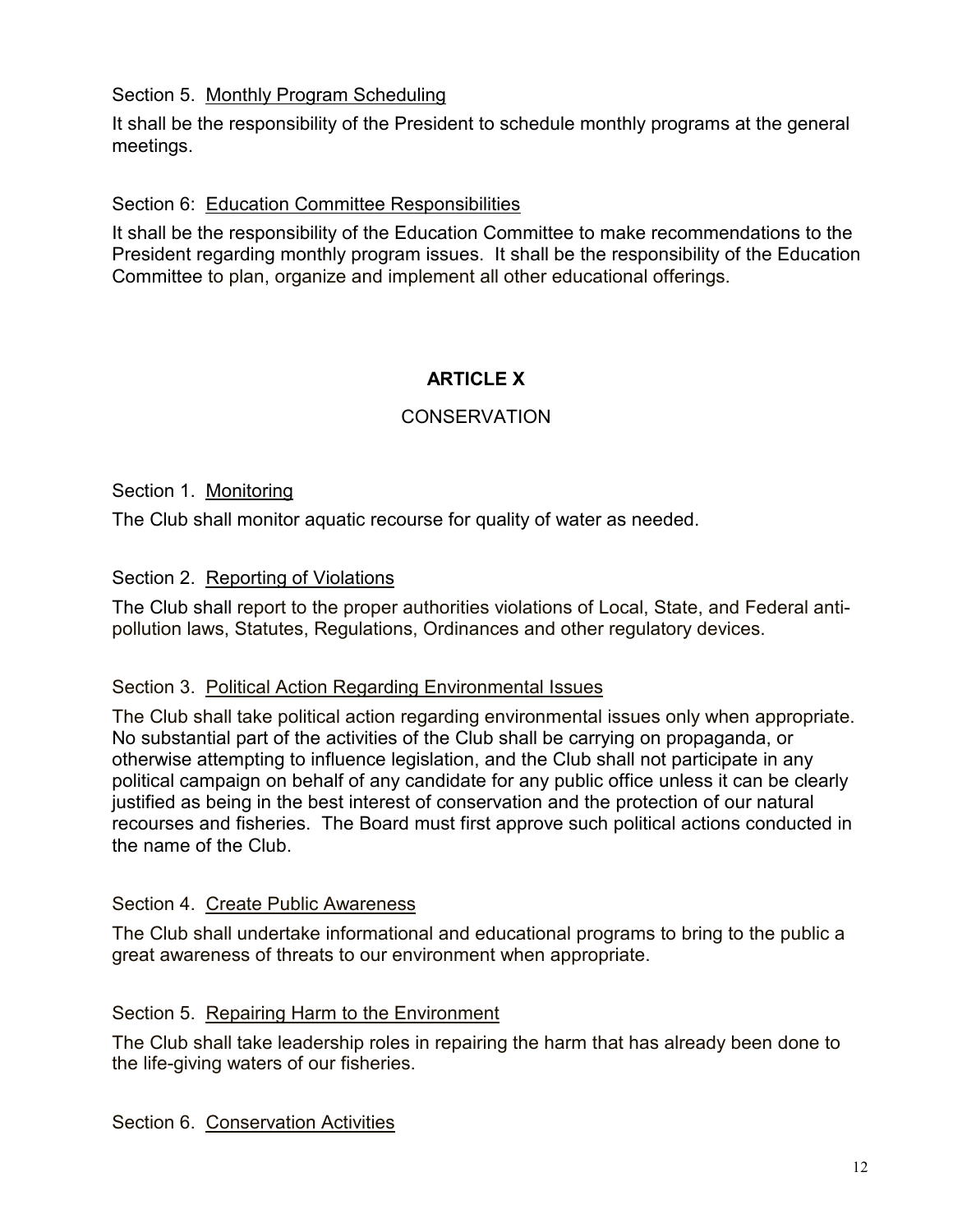It shall be the responsibility of the Conservation Committee to plan, organize and implement all conservation activities.

# **ARTICLE XI**

## **NEWSLETTER**

Section 1. Overview

The Club shall present an educational and informative monthly electronic newsletter. Newsletter shall be available to members only.

Section 2. Editor

An editor will be appointed by the President to plan, organize and implement newsletters.

Section 3. Heading and Format

Each newsletter shall be consistent and consist of pre-established heading and format determined by the Board.

## Section 4. Contents

The newsletter shall consist of but not limited to the following:

- $\mathsf{A}$ Letter from the President.
- **B.** Various fishing reports of local interest.
- $C_{-}$ Tier's Table article.
- D. Various articles of local interest.
- $F$ Overview of previous meeting.
- $F_{\perp}$ Promotion of the following meeting and program.
- G. Promotion of the Clubs upcoming special events and activities.
- Η. Special recognition of new members.
- $\mathbf{L}$ Reports from standing committees as appropriate.
- J. Advertisements.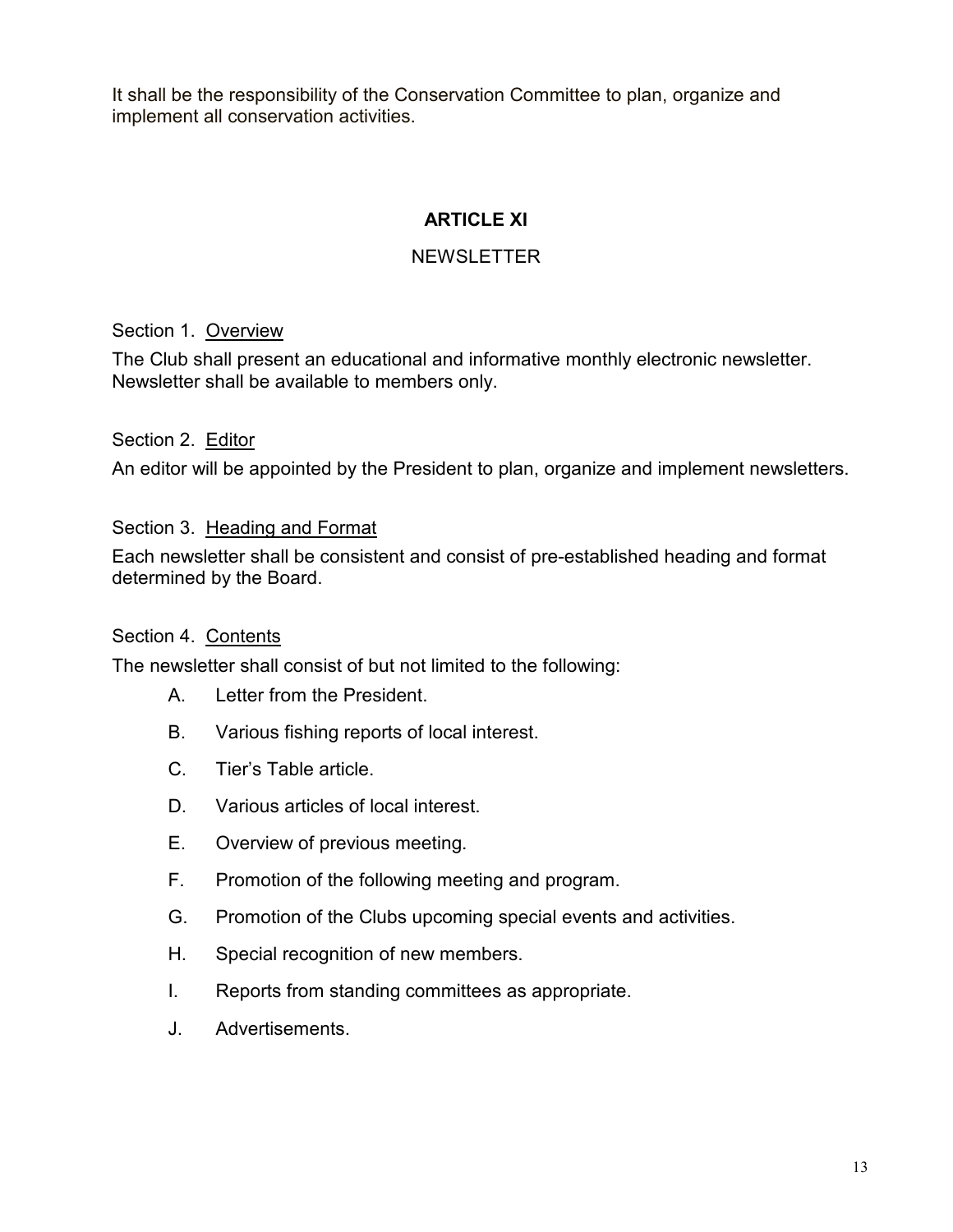## **ARTICLE XII**

#### CONTRACTS, CHECKS, DEPOSITS AND FUNDS

#### Section 1. Contracts

The Board may authorize any officer or officers, agent or agents of the Club, in addition to the officers so authorized by these bylaws, to enter into any contract or execute and deliver any instrument in the name of an on behalf of the Club, and such authority may be general or confined to specific instances.

#### Section 2. Checks, Drafts and Payments

All checks, drafts or other orders of payment of money, notes or other evidence of indebtedness issues in the name of the Club, shall be signed by such officer or officers, agent or agents of the Club and in such a manner as shall from time to time be determined by resolution of the Board. In the absence of such determination by the Board, the Secretary and Treasurer and/or President shall sign such instruments.

#### Section 3. Deposits

All funds of the Club shall be deposited from time to time to the credit of the Club in such banks, or other depositories as the Board may select.

#### Section 4. Contributions, Donations and Gifts

The Board may accept on behalf of the Club any contributions, gifts, bequest or devise for the general purpose or for any special purpose of the Club.

## **ARTICLE XIII**

#### OFFICES, BOOKS and RECORDS

Section 1. Offices

The principle office of the Club shall be at such place as the Board may determine. The Board may from time to time at any time establish other offices or branches of the Club at whatever place or places it deems to be appropriate.

#### Section 2. Books and Records

The Club shall keep correct, current and complete books and records of account and shall also keep minutes of the meetings of its Board of Directors, committees and general membership. Any member of the Club, or their agent or attorney may inspect all books and records of the Club, for any purpose at any reasonable time.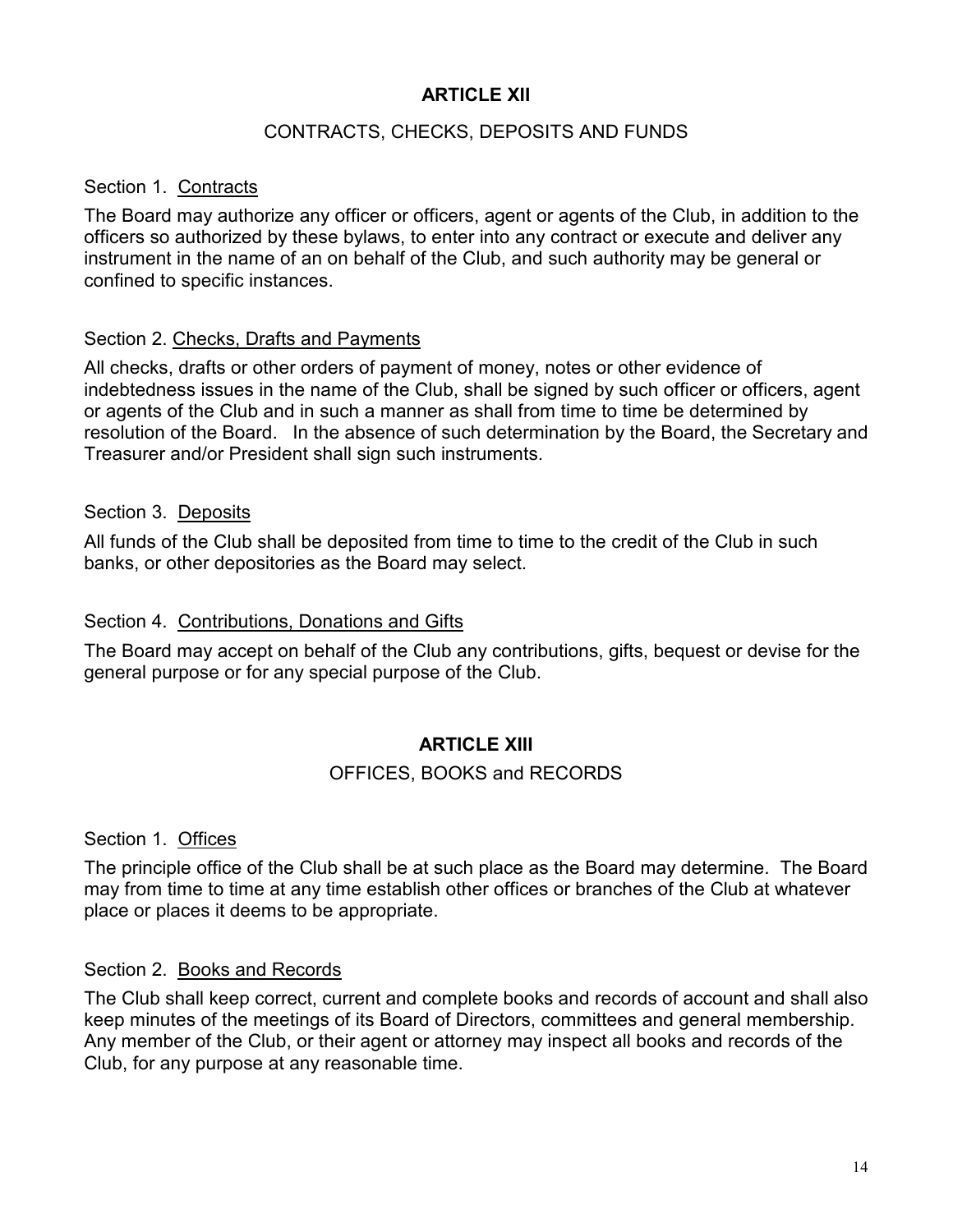## **ARTICLE XIII**

## **FINANCES**

## Section 1. Fiscal Year

The fiscal year of the Club shall be from January 1 through December 31 of each year.

## Section 2. Budget

The Board shall review and approve the annual budget for the Club submitted by the Secretary & Treasurer

## Section 3. Expenditures

No part of the net earnings of the Club shall inure to the benefit of, or be distributed to its directors, officers or other private persons, except that the Club shall be authorized and empowered to pay reasonable compensation for services rendered and to make payments and distributions in furtherance of the Clubs purposes set forth in Article I.

## **ARTICLE XIV**

## **GENERAL PROVISIONS**

## Section 1. Avoidance of Political Activity

No substantial part of the activities of the Club shall be carrying on propaganda, or otherwise attempting to influence legislation, and the Club shall not participate in any political campaign on behalf of any candidate for any public office unless it can be clearly justified as being in the best interest of conservation and the protection of our natural resources and fisheries. The Board must first approve such political actions conducted in the name of the Club.

## Section 2. Relations with other organizations

The Club shall have no financial interests in the property, assets or liabilities of any other club or organization in which it may hold membership or with which it may be affiliated, unless specifically agreed upon by both parties and approved by the Board. No other club or organization shall have financial interests in the property, assets or liabilities of the Club unless specifically agreed upon by both parties and approved by the Board.

# **ARTICLE XV**

## **NONDESCRIMINATION**

It shall be the policy of the Club to provide equal consideration to all individuals for membership, employment and participation in its programs and activities without regard to race, creed, color, national origin, gender, age, marital status, disability or veteran status.